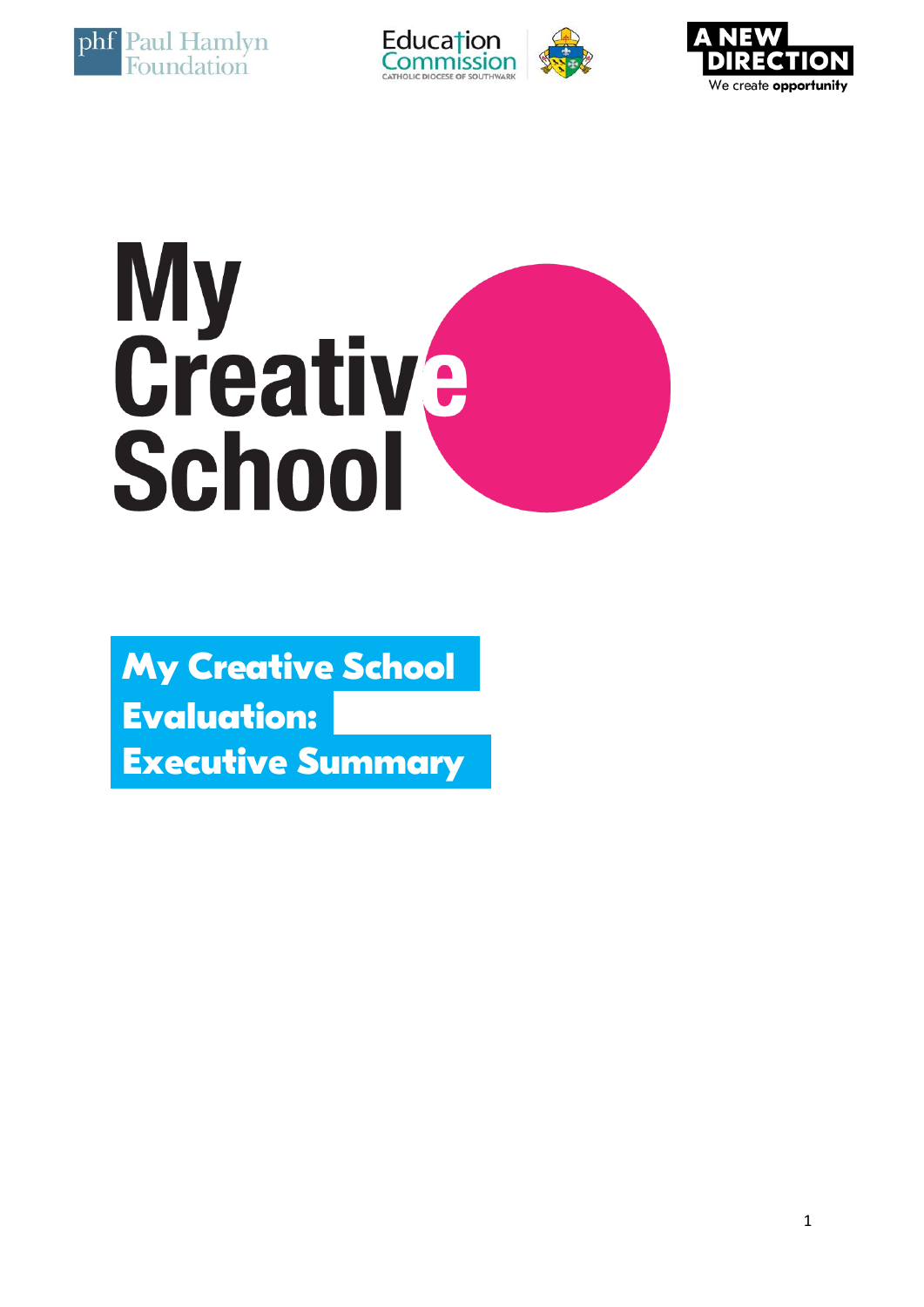





## **Executive Summary**

The My Creative School (MCS) programme has transformed teaching and learning experience in 18 schools in London and the Medway area of Kent in a two-year period from 2016 – 2018. Funded by the Paul Hamlyn Foundation, the programme was delivered in partnership by A New Direction and The Education Commission of the Catholic Diocese of Southwark. It aimed to embed the arts as drivers of powerful learning experiences, unlocking the potential of developing teachers' practice through a new model of relationship between creative practitioners and schools. In its second year, the programme developed a model where the arts became a catalyst for developing whole school cultures and community relationships through the arts with impacts on pupil, teacher and artist skills development. The MCS programme has engaged with over 2,600 primary school pupils, 280 teachers and senior staff leaders and 13 creative practitioners.

The final report details examples of innovative arts practice in the context of challenging conditions for the provision of arts education in primary schools, including declines in pupil access to the arts, a decline in arts provision within primary curricula and difficulties for schools in recruiting or retaining staff. The programme identifies several models of practice which offer potential to be 'scaled up' to meet some of these challenges or ways of working that can be both replicated or made subjects for further research and development.

## **Impact on pupil skills**

In Year 1 (Y1), pupils in focus groups in eight participating schools were tracked in relation to criteria identified by schools. In addition, data was gathered centrally by the Education Commission to assess progress in age-related expectations (ARE) among these pupils in relation to reading, writing and mathematics between autumn 2016 and September 2017. Data gathered indicated that all the focus group pupils either maintained their level or increased their rate of progress. Significant progress by focus group pupils was recorded in three schools.

In Year 2 (Y2), focus group pupils were assessed by teachers in 6 schools in relation to 21st-century skills development, including critical-thinking and problem-solving, collaboration and communication and creativity and imagination. An average of assessment figures of all focus group pupils in the six primary schools in Y2 was calculated in relation to project impacts on 21st-century skills development.

Significant progress was recorded during the duration of the project in all skills areas. **The biggest increases were evidenced in creativity and imagination** with a rise of 2.2 points (on a ten-point scale). Case studies in the final report demonstrate the impact of particular arts-based activities in **generating high levels of pupil engagement and achievement**, in particular the use of: immersive arts experiences with use of materials or 'awe and wonder' moments generating the development of pupil imagination; processes of debate and questioning by pupils that encouraged pupils' independent learning and activities that encouraged 'slow' thinking and greater reflection.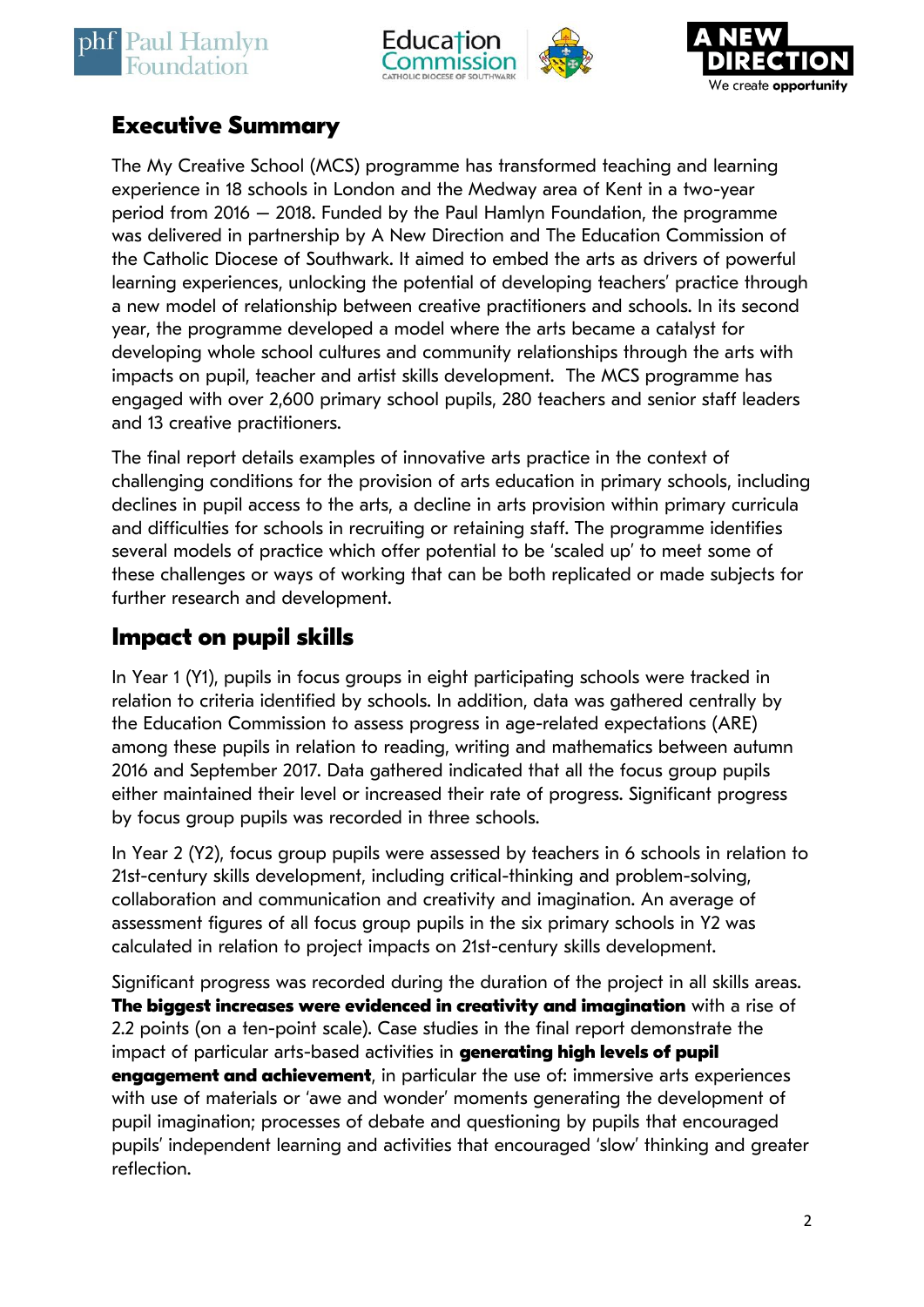





# **Impacts on teacher and creative practitioner skill development**

At the beginning and end of each year of delivery, teachers assessed their levels of confidence in working with the arts, the ability of teaching staff in their school to work with the arts in cross-curricular planning and their schools' capacity to develop creative approaches to the curriculum in schools. While in some individual cases, teacher levels of confidence rose dramatically, overall the average growth in levels of confidence was modest. Most striking, however, is a gain in Y2 teachers in their assessments of impacts on **cross-curricular planning using the arts**, with a rise from 5.8 to 7.6 points. Teachers were much more inclined to disagree with the statement that teaching in the arts made differentiation in teaching more challenging. Creative practitioners working on the programme also recorded increases in their understanding of the curriculum relevance of their work and their working knowledge of the curriculum.

# **Developing effective practice**

In the design and delivery of the MCS programme, A New Direction with The Education Commission has been highly reflexive in its model of planning. Key factors observed during the first year of implementation, including a changed ecology for the arts with fewer arts inputs and a lack of familiarity among teachers with arts methodologies, led to a development of the programme in Y2 that included more 'hands on' initial planning and dialogue between teachers and artists. A philosophy of 'adaptive practice' also assisted teachers in identifying meaningful and achievable changes within existing parameters of available time, space and resources. Frequent reflection by the MCS core team identified key drivers of effective project delivery, including:

#### **A clear School Development Plan (SDP) focus**

Links in project planning to schools existing priorities were identified as pivotal in engaging school leaders and in managing expectations with teachers.

#### **Efficient partnership management**

The Y2 model included a well-structured system of network and regional meetings designed to support partnerships.

#### **More detailed initial planning**

More dedicated planning time at the outset, with the creative practitioner and on site in schools is essential to successfully 'embed' a project and develop a basis to sustain project impacts.

# **New routes for development**

Practical approaches and techniques, alongside a toolkit of resources developed through the MCS programme, represent a highly transferrable model for application in future work. In addition, final reflections by the MCS Core Team and school leaders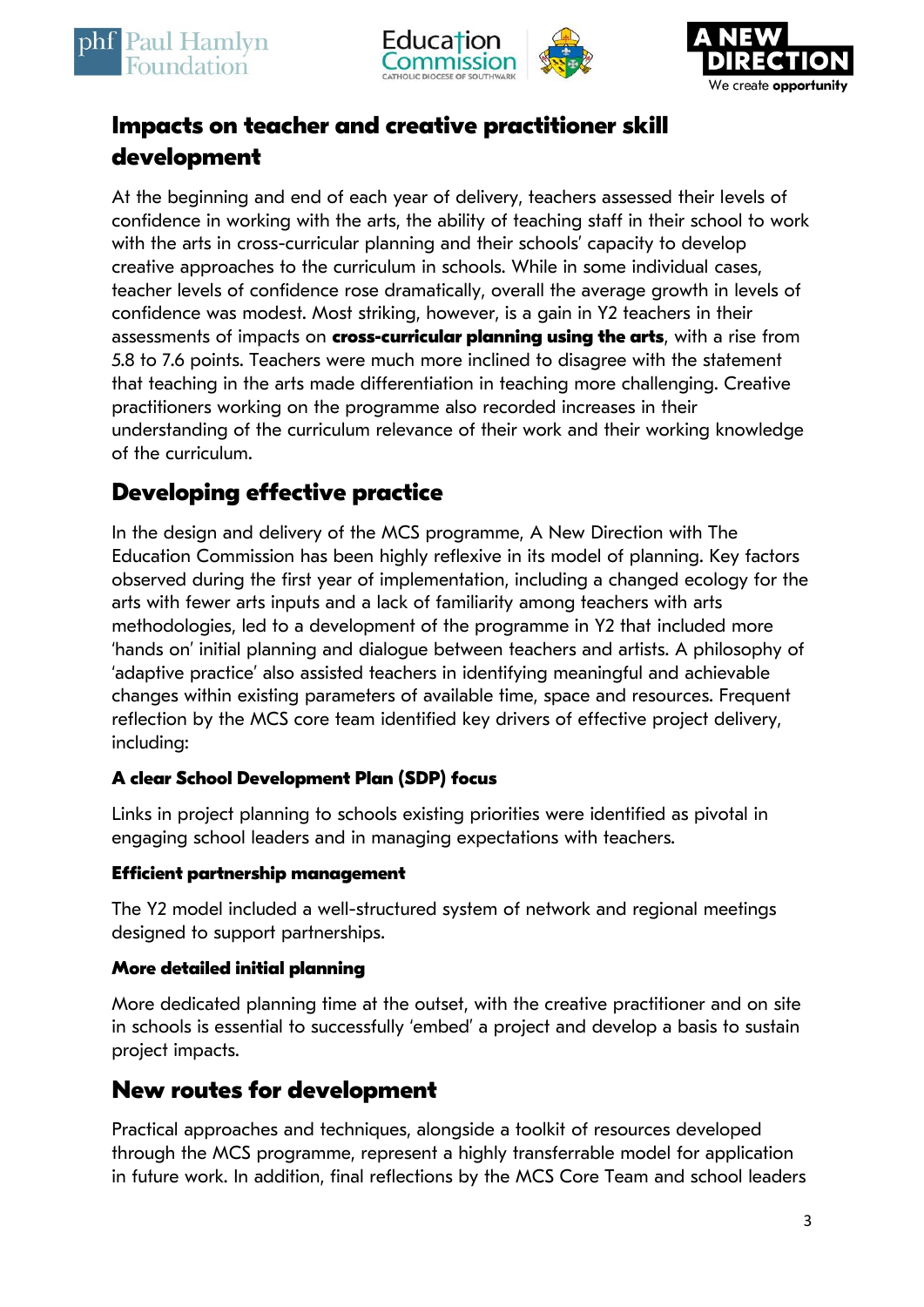





identify key principles to further develop MCS methodology in future work. These include developing the planning frameworks pioneered on the programme with a focus on new specific measures such as creating a more detailed audit of schools' starting points in relation to understanding of the arts. It could involve, too, a focus on developing school leaders' skills and confidence in becoming champions of the arts in what are perceived to be increasingly hostile conditions. Further development could also include wider dissemination of the learning resources and a process of further research to offer more conceptual underpinning of the highly effective MCS practice created on this programme.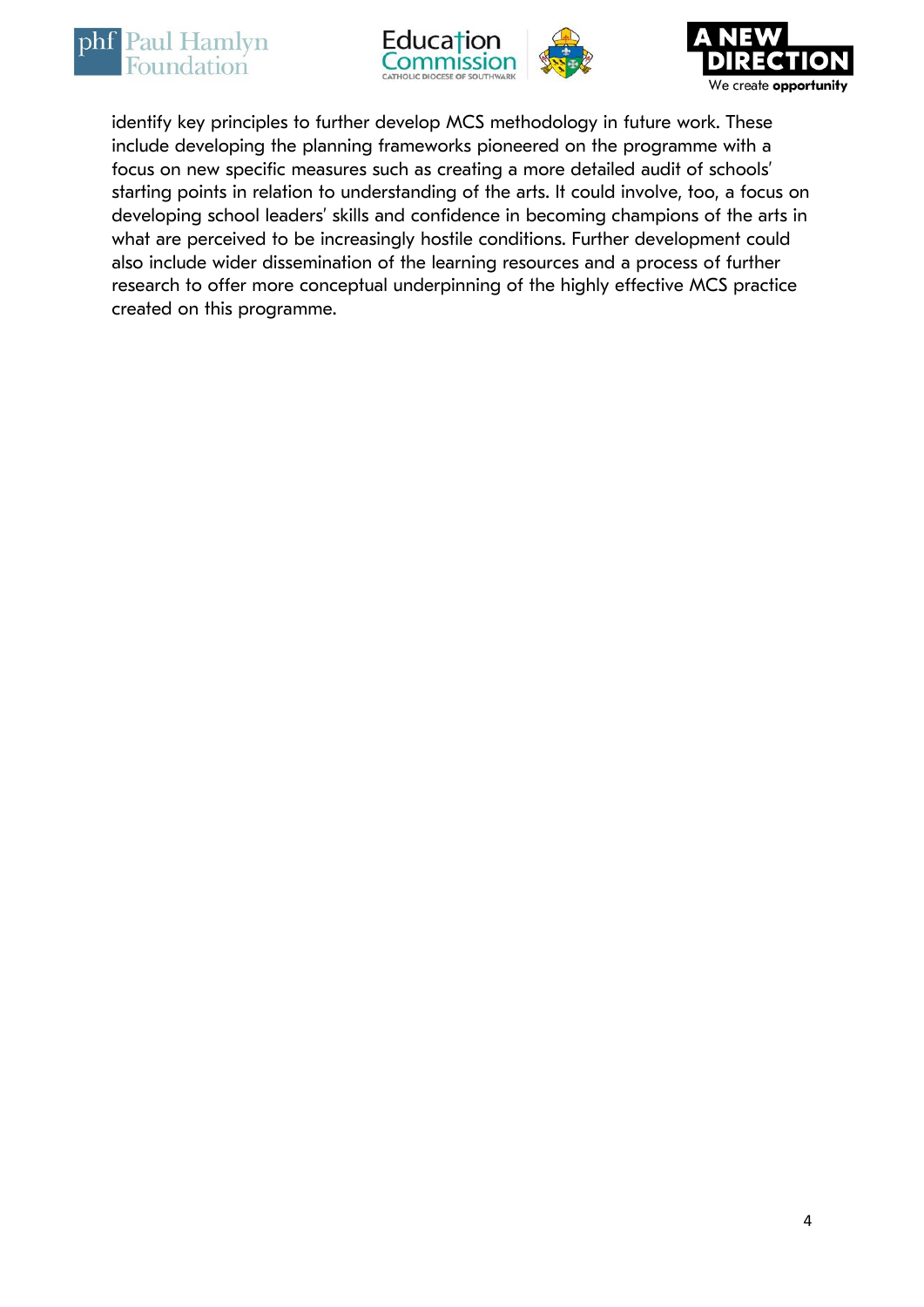





## **Acknowledgements**

The writing of this report has been greatly assisted by the work of A New Direction and the MCS Core Team in project management and visiting many schools for session observations and final reflective conversations. This team includes:

Rebecca Branch, Programme Director

Chloe Osborne, Creative Producer, My Creative Schools Programme

Sarah B. Davies, Programme Researcher and MCS Learning Resource Curator and Editor

Alice Edwards, Senior Programme Manager Schools

Greg Klerkx, Creative Advocate

Data has also been collated and prepared by Hannah Joyce and Rebeka Berg (University of East London). Additional assistance in data gathering, observation and support was also provided by the Education Commission. This team includes Maria Caneda, Project Lead, My Creative School, and Joe McGettigan, Standards Administrator.

Additional thanks go to the many teachers, school leaders and pupils who have worked on the programme at:

- Churchfields Primary School, Bromley
- Holy Innocents' Catholic Primary School, Bromley
- Malden Parochial Church of England School, Kingston
- Margaret Roper Catholic Primary School, Croydon
- Our Lady Immaculate Catholic Primary School, Kingston
- The Priory School, Croydon
- Regina Coeli Catholic Primary School, Croydon
- St Anthony's Roman Catholic Primary School, Bromley
- St Benedict's Catholic Primary School, Medway
- St Chad's Catholic Primary School, Croydon
- St Fidelis Catholic Primary School, Medway
- St John Fisher Catholic Primary School, Medway
- St Joseph's Catholic Primary School, Bromley
- St Joseph's Catholic Primary School, Kingston
- St Mary's Catholic Primary School, Bromley
- St Peter and St Paul's Catholic Primary Academy, Bromley
- St William of Perth Catholic Primary School, Medway
- West Thornton Primary Academy, Croydon